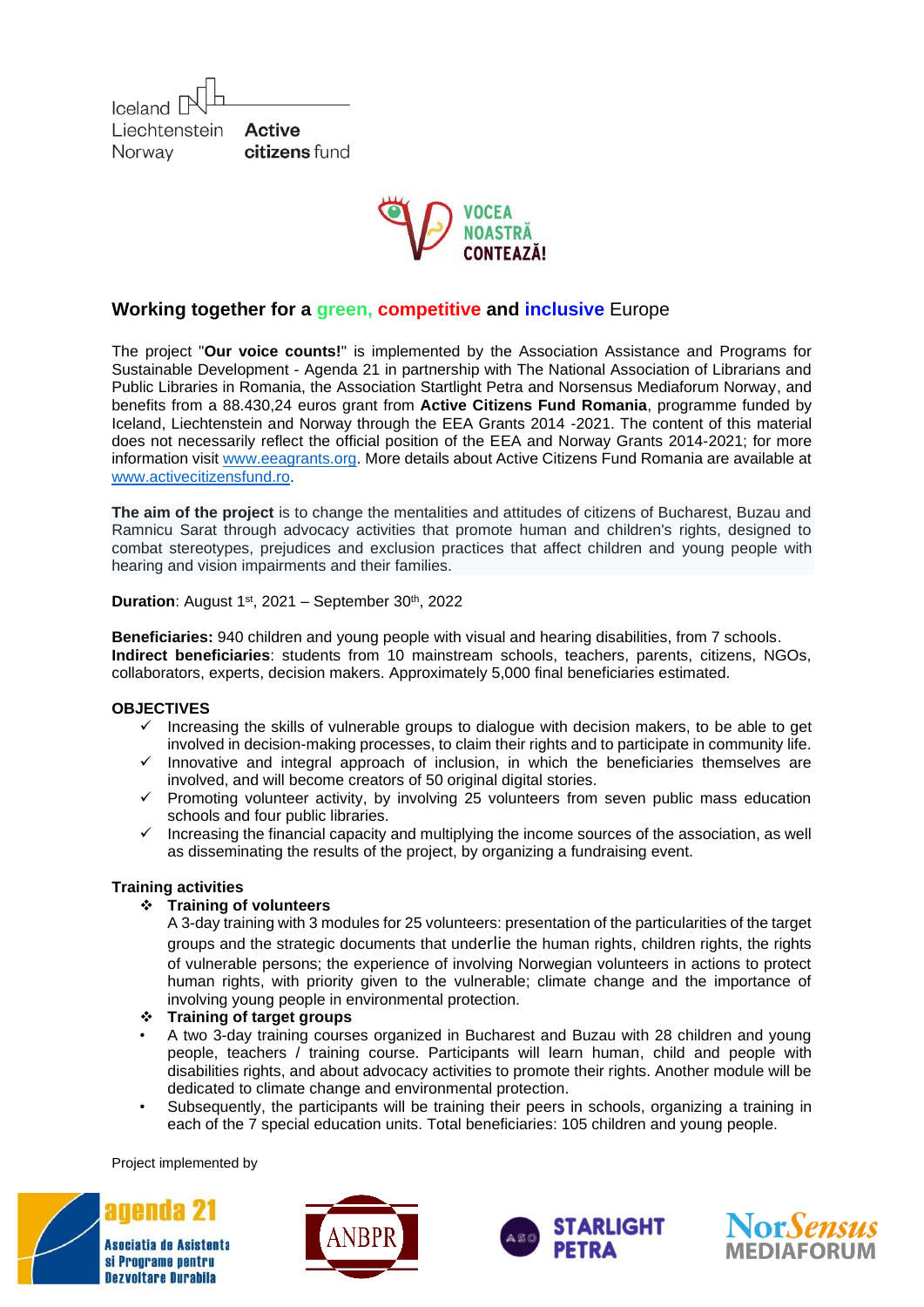# Iceland L

Active Liechtenstein citizens fund Norway

## **Research activities**

Report on citizens' perception on people with disabilities, their rights, with a focus on the target groups of the project and proposals for preventing rights violations. The questionnaire will be applied to a number of 1,200 citizens from the 3 locations: Bucharest, Buzau and Ramnicu Sarat.

2 opinion poll questionnaires, initial and final, to identify the degree of knowledge of human rights, applied in the 14 schools involved in the project

#### **Awareness and advocacy campaign**

- 14 workshops with children and young people from the 7 special schools to identify barriers to social, professional and educational inclusion.
- 1 workshop in Bucharest for the elaboration of the Position Paper based on the documents elaborated in schools. The document will be forwarded to the Geneva Human Rights Committee, members of the Senate and responsible central and local authorities.
- 10 awareness sessions in mainstream schools volunteers together with a successful person with disabilities, will go to 10 schools in Bucharest and Buzau County to provide information about people with visual and hearing impairments and the importance of their integration into society.

### **Digital stories**

The activity proposes the use of digital storytelling techniques by people with hearing and vision impairments. Beneficiaries will be encouraged to create their own stories, using videos, texts, photos and other tools. A total of 50 digital stories will be produced and included in a Guide. A synthesis with the most successful stories will be transcribed in braille.

#### **Street event – public campaign with focus on vulnerable groups**

- 3 public campaigns lasting 1 day, in the 3 locations the design will be made by 14 representatives of the target group and volunteers, who will design together the specific elements of the public campaign
- Guests 15 NGOs working with people with disabilities.
- 2 workshops with 30 citizens participating in the event will be organized for the presentation of digital stories.
- Digital stories projected on the billboard

#### **Information and communication activities**

- Launch and final conference
- 10 radio shows dedicated to the project
- Information on the partner's websites and on social media
- Promotional materials: posters, flyers, banners, t-shirts

#### **Organizational development activities:**

Increasing the financial capacity and multiplying the sources of income of the association, as well as disseminating the results of the project, by organizing a fundraising event and translating the annual report into English, so as to expand at European level the level of information on how Active Citizens Fund supports capacity building of non-governmental organizations.

#### **Local partners**

#### **Bucharest:**

- ❖ "Regina Elisabeta" Special Technological High School
- ❖ Special Gymnasium School for the Visually Impaired
- ❖ Special Technological High School no. 3
- ❖ Special Gymnasium School for the Deaf no. 1
- ❖ Technical College "Anghel Saligny"
- ❖ National College "Emil Racovita"
- ❖ "Ion Neculce" National College

Project implemented by